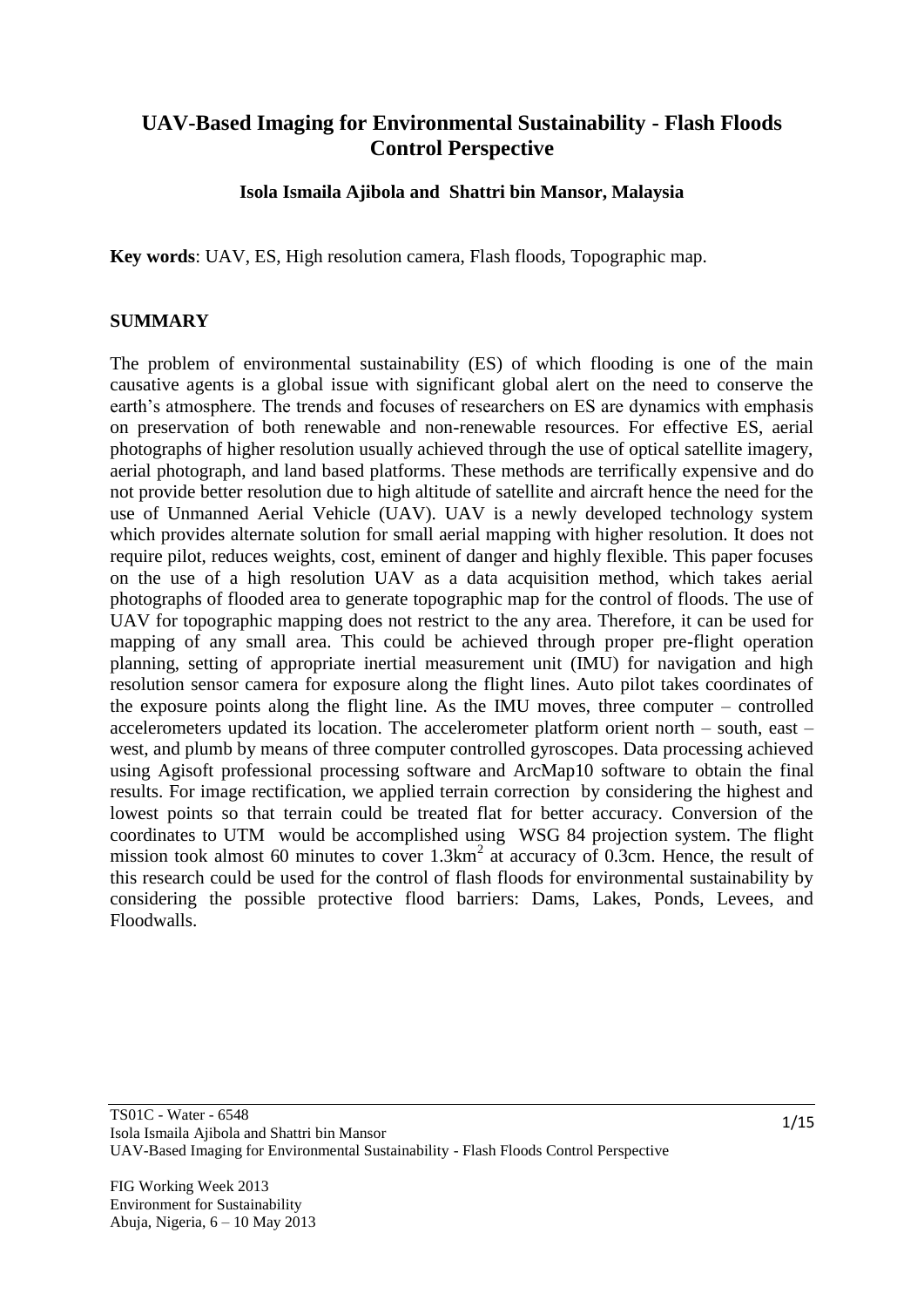# **UAV-Based Imaging for Environmental Sustainability - Flash Floods Control Perspective**

**Isola Ismaila Ajibola and Shattri bin Mansor, Malaysia**

### 1. **INTRODUCTION**

#### 1.1 **Background**

Flood is abnormal high flow of water over land or coaster area. Floods are of different categories with different behavioral characteristics. Examples are Flash flooding; Seasonal flooding Regional flooding; Tidal flooding, and Flood due to Dam mismanagement. Flash flooding- occurs as a result of heavy rains in hilly areas for a shorter term and will increase both local and small rivers volume to an unsafe level of water; Seasonal flooding- occurs during the rainy season and is due to heavy rain for several hours. It will systematically increase the volume of water to a dangerous level, thereby causing severe flooding of the extensive area and claiming lives and damaging properties; Regional flooding- results from heavy rains of almost 90mm or greater, and can cause severe damage. Because the volume of water flowing will surpass the width and depth of the drainages meant to conveying the water, to designated area; Tidal flooding- is as a result of tropical disturbances, causing serious violence rotating windstorm along the coastal areas. This may extend to several miles and has annihilating effects; Flood due to Dam mismanagement- occurs when the dams constructed for the storage of water poorly managed or damaged. This would result to the failure of the dams and emergency flooding of the entire area.

The utmost interest of this research is 'Flash flooding' control using UAV for environmental sustainability. Control of flooding is necessary and requires all practicable measures to attenuate the detrimental effects of floods. The useful materials needed to achieving this are digital orthophoto map, digital surface model, aspect data, slope map, and contour map, which could be obtained through Photogrammetry methods. In the past years, the tasks of obtaining topographic mapping started from traditional methods to satellite images and aerial photos. These methods are not free from deficiencies; events that called for the use of UAV.

Photogrammetry is a division of Geoinformation science, and it can be defined as the art science and technology of obtaining reliable information about the physical objects and the environment through the process of recording, measuring and interpolating photographic images and patterns of electromagnetic radiation imagery and other phenomena (Wolf, 1983) Unmanned aerial vehicle (UAV) is an aircraft with its aircrew removed and replaced by a computer system and a radio-link (Austin,2010). Perry and Ryan (2011), stated that unmanned aerial vehicles include fixed-and-rotary-wing aircraft that flown without a Pilot in its cockpit.

America Institute of Aeronautics and Aerospace (AIAA) committee of standards, Lexicon of UAV/ROA defines UAV to be an aircraft which designed or modified, not to carry a human pilot and operated through an electronic input initiated through the flight controller or by an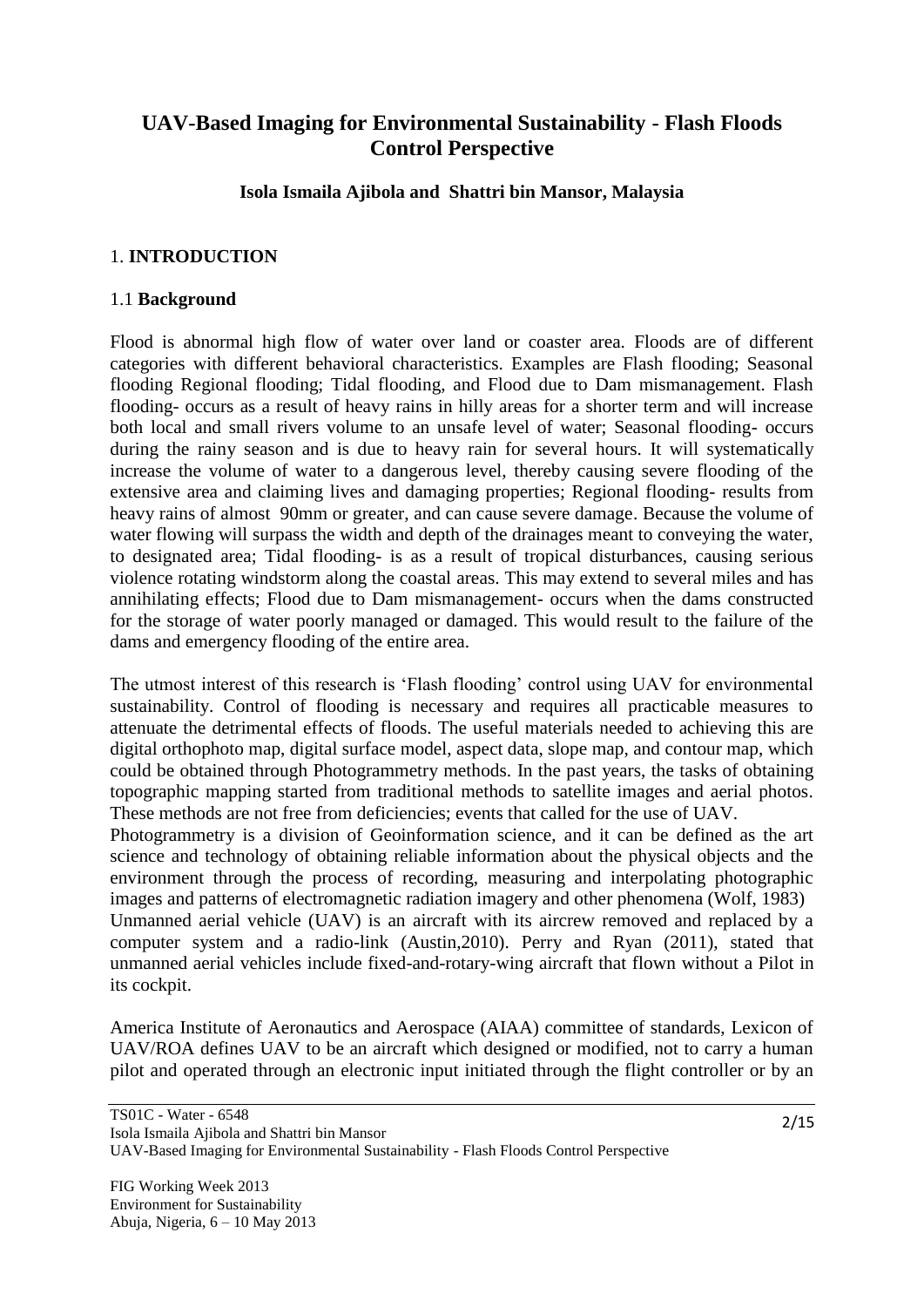on-board autonomous flight management control system that does not require flight controller intervention.

We live in a fast changing world, what we perceived are processes, circumstances and events that happen or occur in the real world. The known conventional models of the real world are maps; these are always being the result of any successful field"s observation and the first tool useful for planning and decision-making. The process of obtaining maps ranges from platform to coverage area.

Long tradition of unmanned aerial vehicle could be better traced to military science as a target for shooting practice, as a platform for reconnaissance and launching of offensive attacks to the enemies. Also in the field of military science and industrial uses are Unmanned Undersea Vehicles (UUVs). These vehicles were capable of mapping the sea- bed without having a pilot in their cockpits. The first fixed-wing unmanned aircraft was the Ruston Protector Aerial Target developed by Archibald Low as a guided weapon during World war 1 (Newcome, 2004).

Thereafter, unmanned aerial vehicles were able to gain popularity and started using as platforms for serious conflicts coverage globally. Unmanned aircraft finds application in mapping purposes Example of this was after the second world wars, where the first pigeons and airplanes used for mapping of battle fields (Jonal et al; 2012).

Civilian applications of UAVs have increased significantly in recent years to their greater availability and the miniaturization of sensors, GPS, inertial measurement units, and other hardware (Lamberts et al; 2007; Zhou and Zang; 2007; Patterson and Brecia; 2008; Rango et al 2008; Nagai et al; 2009). Mapping with airborne and space borne have greater benefits, but they remain underutilized in the mapping of small islands area due to high costs and required specialized personnel and equipment.

UAV application in the range land monitoring is a welcome development and appears to be remarkably suitable because of the aloofness and low population density of rangelands. It is extremely easy to obtain permission to fly from the land management agencies compared to density populated area. Land management agencies such as the U.S Bureau of Land Management (BLM) U.S Natural resources conservation services (NRCS) have a need to monitor and access millions of acres of rangelands, a task that is not feasible with ground monitoring techniques alone. Using UAVs, there is a likelihood of obtaining imagery data quickly for rangeland inventory, assessment, and monitoring by aerial and terrestrial photogrammetry, and also introduces new (near) real time application and low-cost alternatives to the traditional manned aerial photogrammetry (Eisenbeiss,2009).

The United States defence Advanced Research Project Agency (DARPA), sponsored challenges for Unmanned Ground Vehicles in 2004, 2005, and 2007 and came out with the technical analysis that, not a single vehicle was able to run more than 8 mile in 2004; five teams were able to complete the 131.6 mile course, of which four of them in less than 10 hours in 2005. The agency also saw several cars drove autonomously in simulated urban traffic in 2007, with six completing the 60 mile course (DARPA,2007).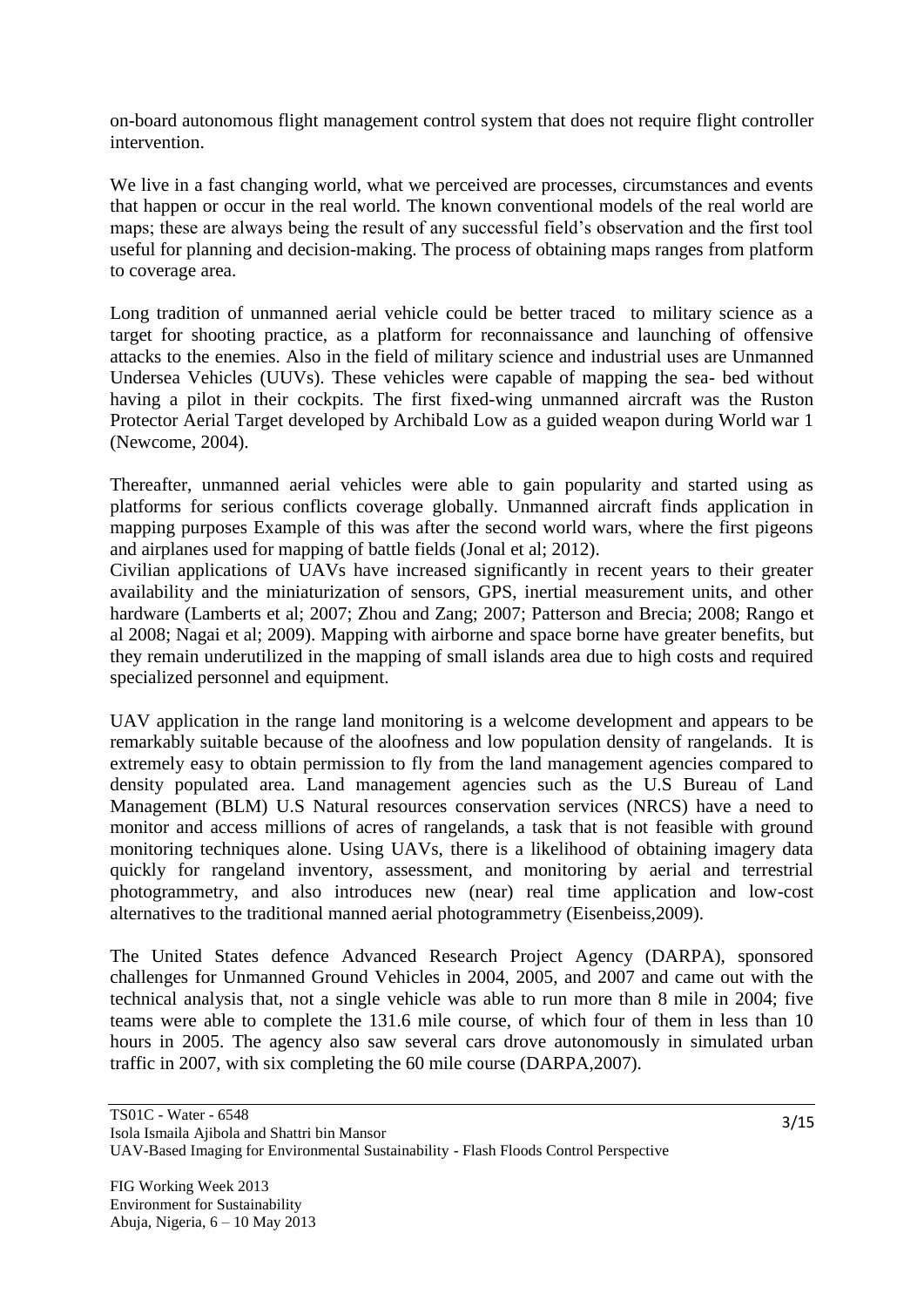UAV is the latest technology in the field of mapping and has since been given different names by the researchers around the world (i.e Unmanned Aerial Vehicle, Uninhabited Aerial Vehicle, and Autonomous Aerial Vehicle). The aircraft (UAV) is different from model aircraft and drones. A model aircraft itself is unmanned but has to be within sight of ground based Pilot. Drone is almost the same with UAV in operation, if not because of its Zero intelligent. Once launched the drone, it does not communicate with the Pilot on the ground and the result of the mission will not be received until the mission successfully completed.

UAV has greater advantages over manned or conventional satellite mapping because of its capability to acquire data in unaccessible or parlous area. Aside from using manned or piloted methods for mapping are Unmanned Aerial Vehicle (UAV), Unmanned Undersea Vehicle (UUV) and Unmanned Ground Vehicle (UGV). The global trends and focuses of researchers around these vehicles for different applications are overwhelming. This research focused on UAV alone.Unmanned aerial vehicles proffers solution in disaster management and sustainability. The data acquired from these instruments can be further processed and analyzed using remote sensing methods to produce hazard maps, dense surface models, detailed building renderings, detailed elevation models, and other disaster area characteristics.

The use of UAV imagery for post–disaster assessments explored in the capacity of both automatic and manual imagery assessments (Adams et al, 2010). The research was on postdisaster studies with UAV as data collection platform.

Applications of photogrammetry and remote sensing are relying on capturing, processing, interpretation and analysis of aerial photographs and satellite images to create different maps for different applications of which topographic mapping inclusive. Detailed topographical survey played a key role in many geomorphological research questions.

Beyond the scope of memory, is the use of traditional methods of obtaining topographical information, and are by far tedious and time consuming especially in a large area. It is also difficult to measure complex morphologies in a steep hilly area. Measurements complicated by vegetation cover, uneven and steep terrain, and difficult accessibility (Nitsche et al,2010). Satellite imagery and aerial photograph that should have been helpful, for obtaining geomorphologies information are of low resolution due to higher altitude, and too expensive for small area mission.

In the regions characterized with complex terrain, Lidar system or terrestrial laser scanners are difficult to use in those regions because they need line of sight elevated positions and good aerial or road access. Terrestrial laser scanning under good conditions (TLS) is a rapid, precise and expensive survey technique to measure fluvial topography (Hodge et al, 2009). However, the fine mechanical scanning devices can make it difficult to use laser scanner under hazardous environmental conditions (Marszalec et al, 1995).

For stereo photogrammetry, good contrast needed in order to identify features in two dimensional images and to measure their displacement. In addition, the stability of the ambient light level and spatial distribution of target reflectivity have an impact on the performance of those systems (Sackos et al, 1996). Major overriding factor acting as a set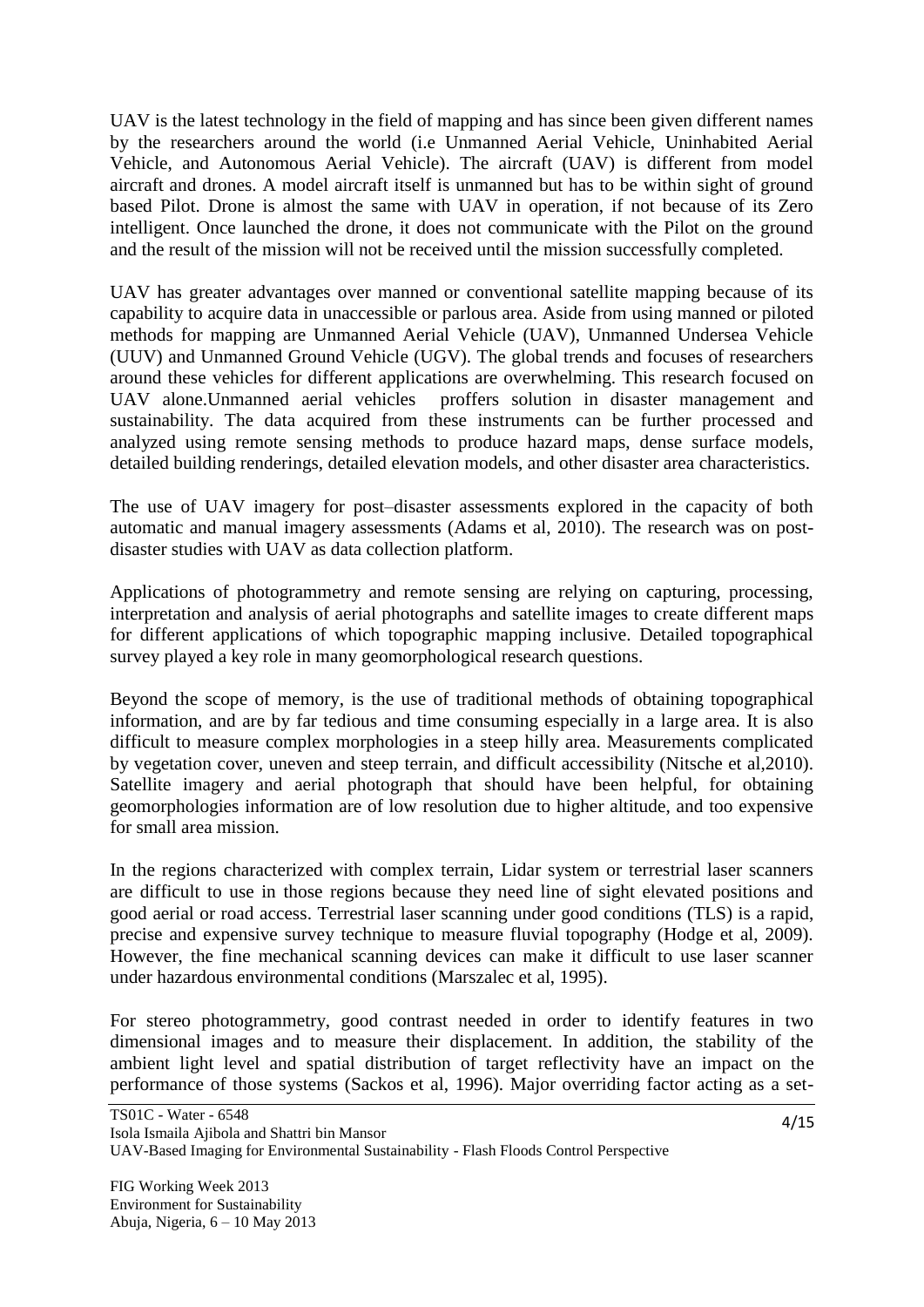back for civilian applications of unmanned aerial vehicles is due to unfamiliarity of the Federal Aviation Administration (FAA) concerning UAV operations in the National Airspace (NAS). The regulations (FAA,2008) stated that a public operator (i.e. federal, state, or local agency.) needs to acquire a certificate of authorization (COA). This document provides guidelines for operator qualifications, UAV airworthiness, UAV Maintainance, flying altitudes, communication with air traffic control, visual line of sight, and observer requirements.

This research presents step-by-step procedures for data acquisition and data processing of an unmanned aerial vehicle system, and the main objective was to provide an alternative solution to the problem of environmental sustainability".

## 2. **FLOOD MANAGEMENT**

Management of floods is essential to mitigate the adverse impact of floods. Adequate control of floods, centered on three main factors such as, nature of floods, the extent of damages and the local conditions. Therefore, control of floods could either be short- term or long- term methods. Short- term method - consist erection of embankment, construction of upraised platform, dewatering of flooded area using pumping mechanism, erection of floodwall at every nook and cranny of the cities, and incessantly evacuation of drainages at both swarming and remote areas. Long- term method includes construction of storage dam and reservoir to regulate the flow of water along the stream's current.

## 3. **FLOODS CONTROL**

Avoidance of losses and provision of relief materials due to flooding could be ensured by strictly controlling subjected area to flooding. Adequate control of floods require various methods, but structural method in line with the UAV"s products is the research's attention. Structural method involves treatments of the catchment to enabling holding of water, construction of dams and reservoirs for temporary storage and regulating flow of water, construction of more channels to enhance the carrying capacity of a river water and also for easily flowing of water that could cause flooding of the coastal area, and construction of levees, embankments, and flood walls to protect area prone to flooding.

## 4. **COMPONENT OF SYSTEM**

UAV is just a system comprises of a number of sub-systems like aircraft, control station (CS) payload, communication, aircraft recovery, transport, and support equipment. This subsystems formed an essential component for dynamic observational roles in image acquisition. Below flow chart describes UAV component as sub-systems of autonomous aerial vehicle.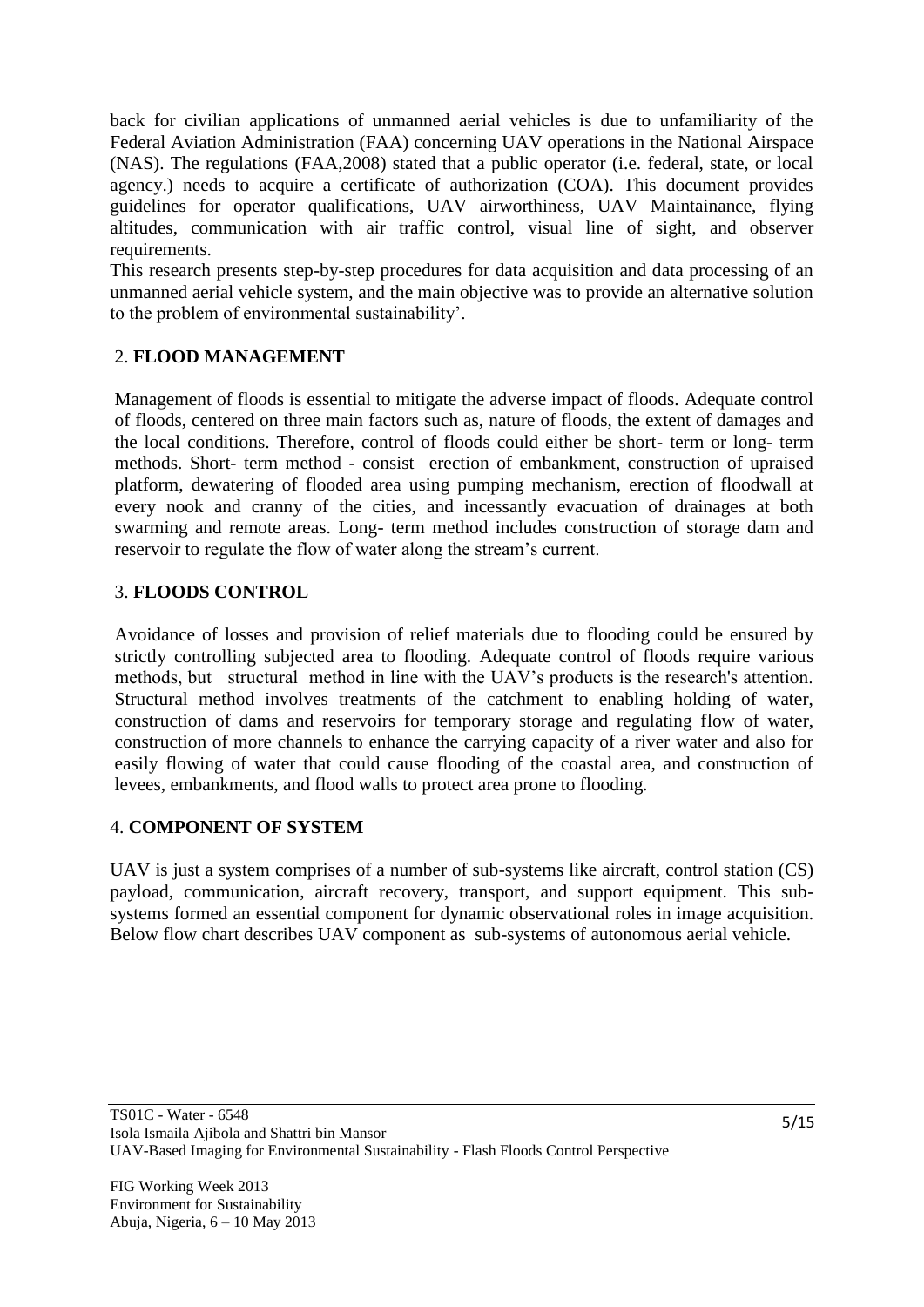

Figure 1 UAV system component

From the above figure, aircraft vehicle will carry the payload to the mission area and navigates through the use of Global Positioning system (GPS) so that the ground based operators will be able to know the position of the aircraft during flight. For fear of the GPS blocked or nonautonomous operation, additional sub-system known as direct tracking or radar tracking needed for use. Via communication, the aircraft receives the signal and provide data links (up and down) between central station and the aircraft. It sends the signal for launching and landing. Control stations hold the planning unit of the whole system and sometimes called mission planning control stations (MPCS). It also up links and down links the information and images to the operators on the ground via communications, a function that makes UAV differs from drone. System interface indicates how sub-system interact with each other. Although some of the system can work uniquely or collectively, but in this context, they must work together, and interact to make a complete system. It is a program that controls a display for the operators (usually on a computer monitor) and allows operators to interact with the system. Launch and recovery needed for vehicles which does not have a vertical and horizontal flight (VHF) capabilities. It does these by receiving signals from control stations via communication.

Support equipment houses other sub- systems including tools and kits. UAV systems often need to be mobile, therefore, transportation provides means of conveying the system to the mission area.

#### 5. **IMAGE ACQUISITION**

#### 5.1 **Preamble**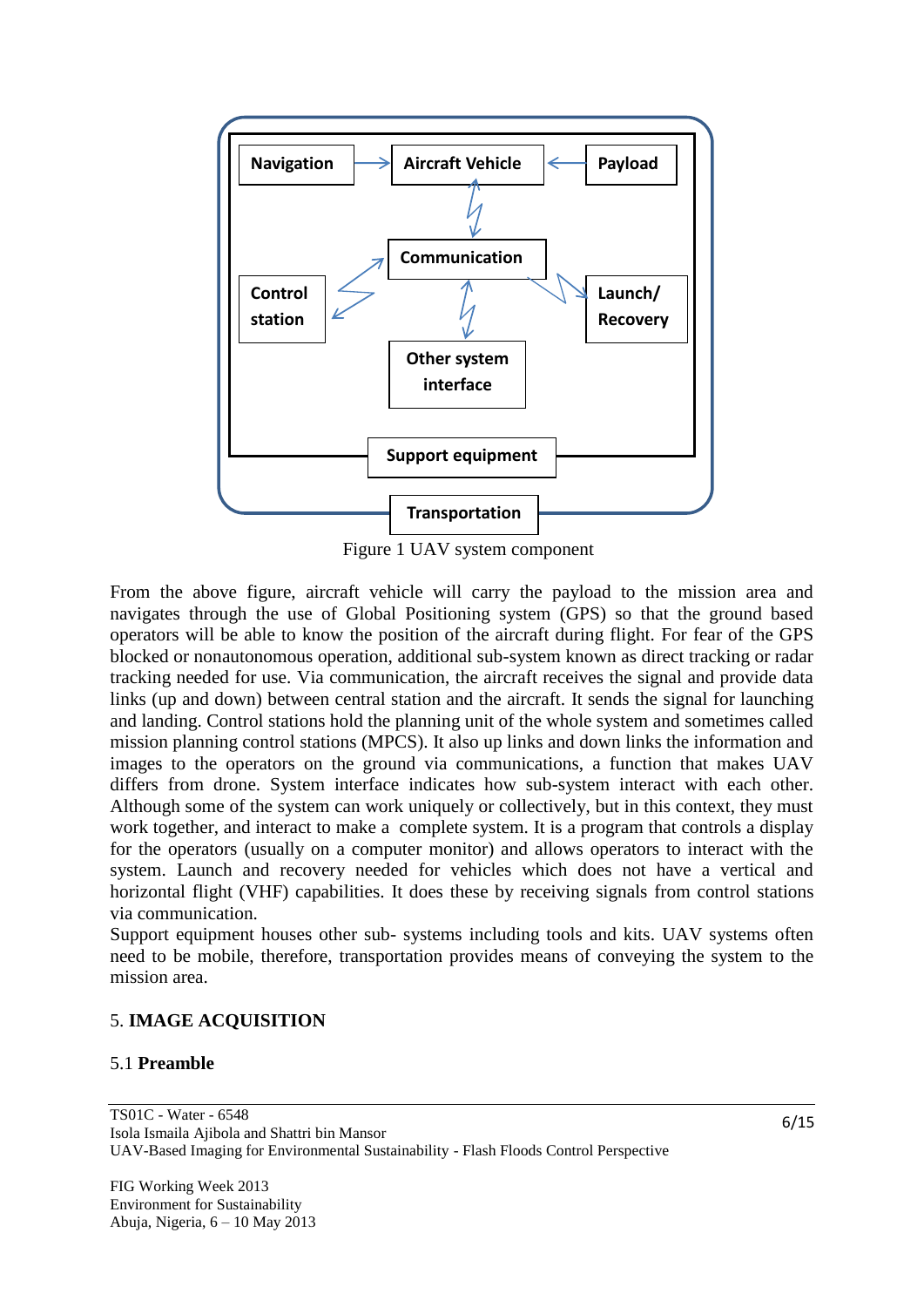We acquired the images on the 22nd October,2012 using Fixed- wing UAV and Pentax 12.1mp digital Camera as the platform and sensor respectively. Also used to obtain the images are 320km above the terrain as the altitude, and 61km/ hour as the velocity with 60% side overlap.

The brain has processed the optical signals received through the eyes and mind and may go further to define the attributes of the features and their potentials to change with time. This explains the process of data acquisition, which may be transferred through appropriate data processing into information for planning and decision making. Therefore, geospatial information and geographic information are synonymous and exist in the real world in terms of space and time (Akinyele et al, 2003).

Image acquisition means the process of obtaining primary data, below figure is a flow chart describing how UAV images can be acquired.



Figure 2 Unmanned Aerial Vehicle workflow.

Extract from figure figure 2 above are virtual cockpit, pre- flight check, sensors and failsafes, and take off, and would be sequentially discussed:

1. Virtual cockpit(VC) - Two settings consist of system set up and system check needed to be carried out before launching the UAV. For flight plan and use of VC, set agent list(address, comm, altitude, velocity, Rccheck box), check heads up display information, check window messages, and check pe-flight buttons. Also need existing map of the study area for flight plan preparation, recovery and landing points uploaded and initiate flight plan set up to at least 4 waypoints.

2. Pre- flight check- UAV pre-flight and ground control station checks needed to be carried out before the flight. It is necessary to set-up the system, open the serial port, boot up the laptop, attach USB game pad to the laptop, power up the commbox and ensure that the wireless modem is working. Launch the virtual cockpit by starting and run the cockpit.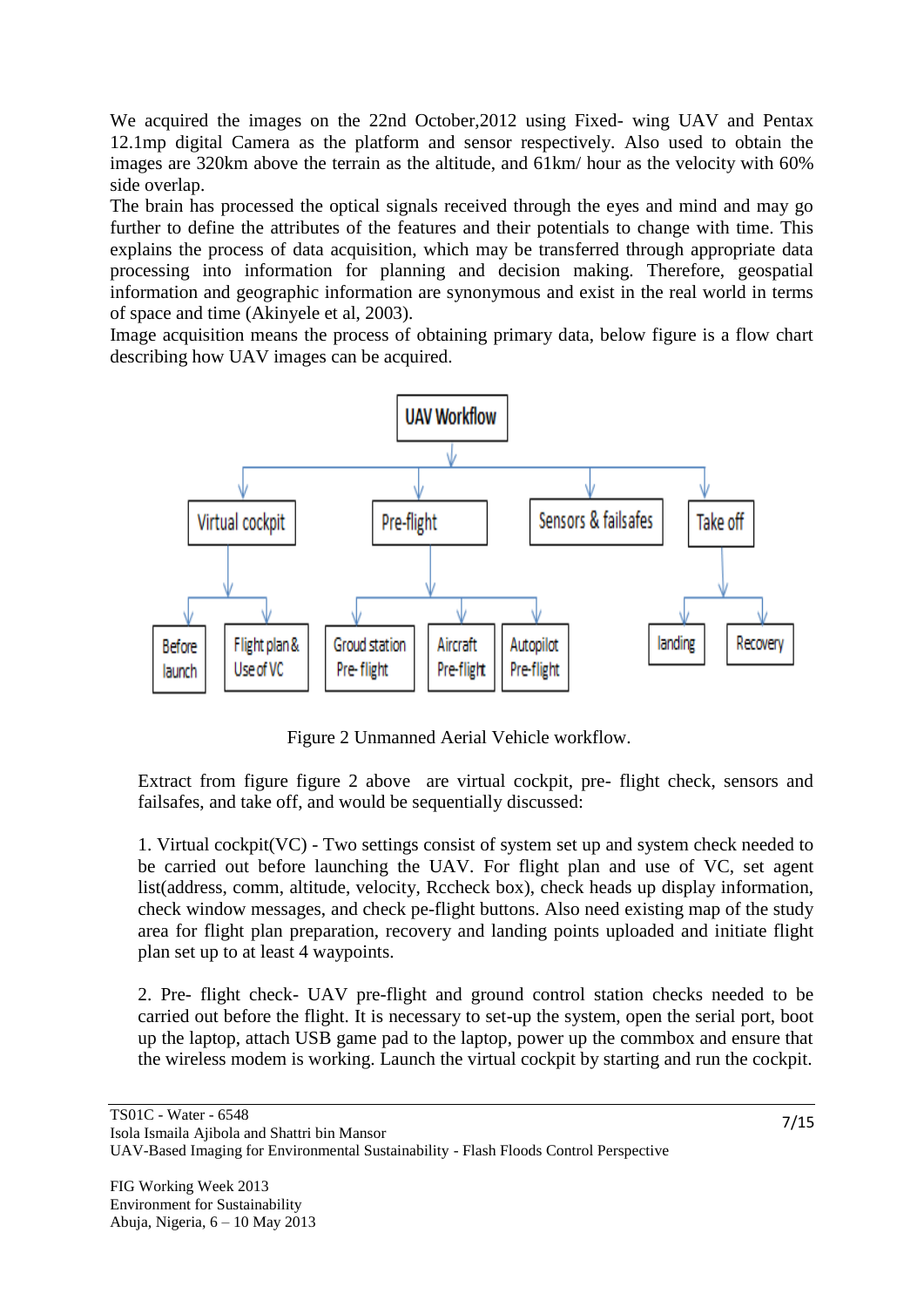3. Sensors and Failsafes – Sensors and failsafes procedures include pressing the "zeropress" button, set GPS home position button, sensors check button, open failsafe window button to prevent loss of communications, loss of GPS, and low battery. It is necessary to add at least 4 waypoints and ascertained tracking of minimum of 5 satellites, and also verify if sensors are within the range. If not, sensor calibration would be required by pressing "zeropress" button to start the calibration, and this can be carried out before or after the flight using manual and automated techniques. Verification of wireless range is necessary and needed to be done periodically to ascertain proper function of the wire. It is necessary to ensure that the manual mode button turns green for autopilot to take full control of the UAV. Before launching the UAV, set take off mode, ensuring that the voltage did not drop and allowing its propeller to clear off the obstacles.

4. Launch and Landing – It is necessary to hold the aircraft by the throw hole and switch the UAV mode to take off waypoints. The autopilot will control the aircraft to fly towards the takeoff waypoints and switch to navigation mode after take off circle has completed. When the mission completed the autopilot will control the aircraft to landing via communication and turns switch off mode for safety.



TS01C - Water - 6548 Isola Ismaila Ajibola and Shattri bin Mansor UAV-Based Imaging for Environmental Sustainability - Flash Floods Control Perspective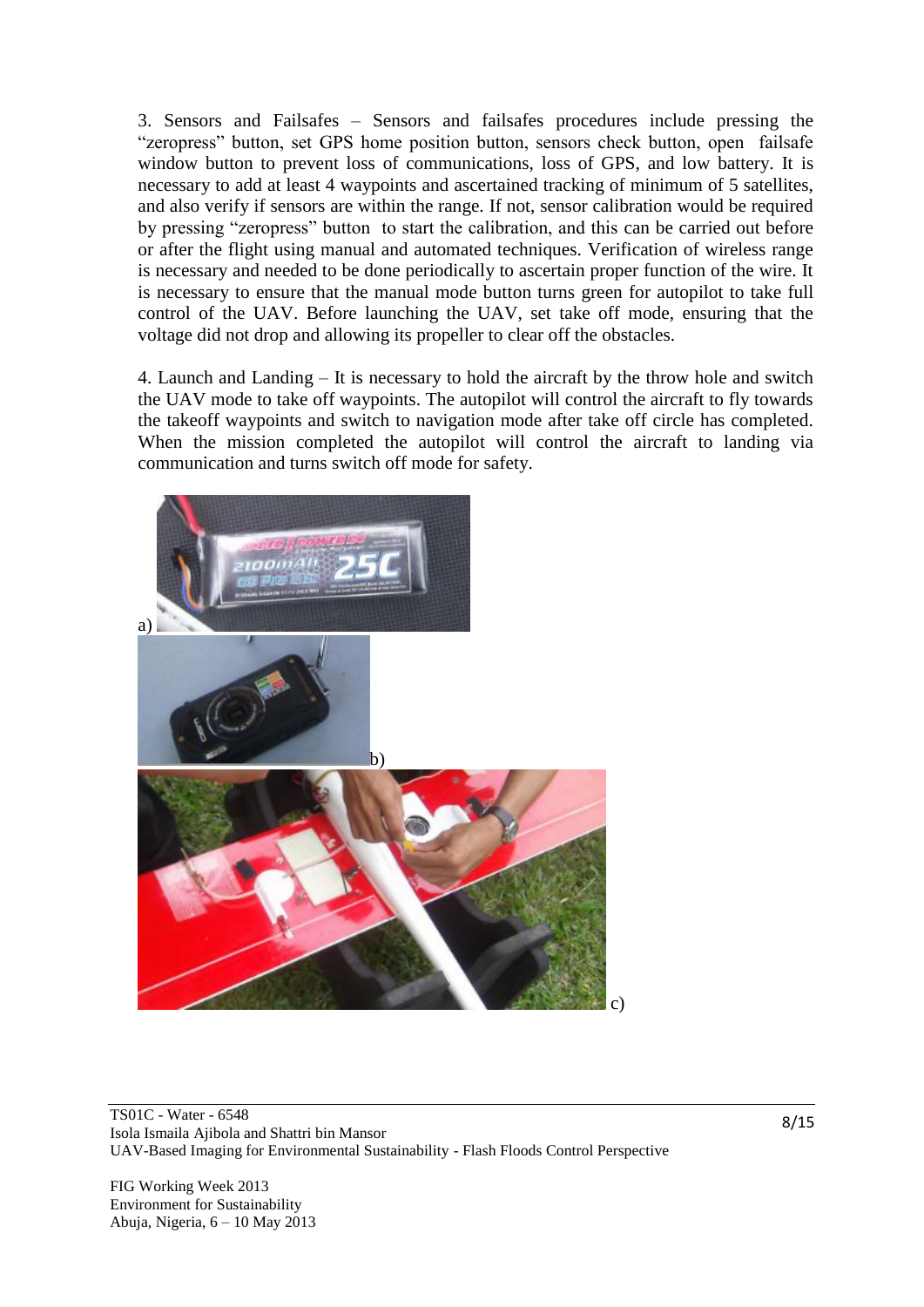

Figure 3 (a, b, c, d, e ) : UAVsub-system.

TS01C - Water - 6548 Isola Ismaila Ajibola and Shattri bin Mansor UAV-Based Imaging for Environmental Sustainability - Flash Floods Control Perspective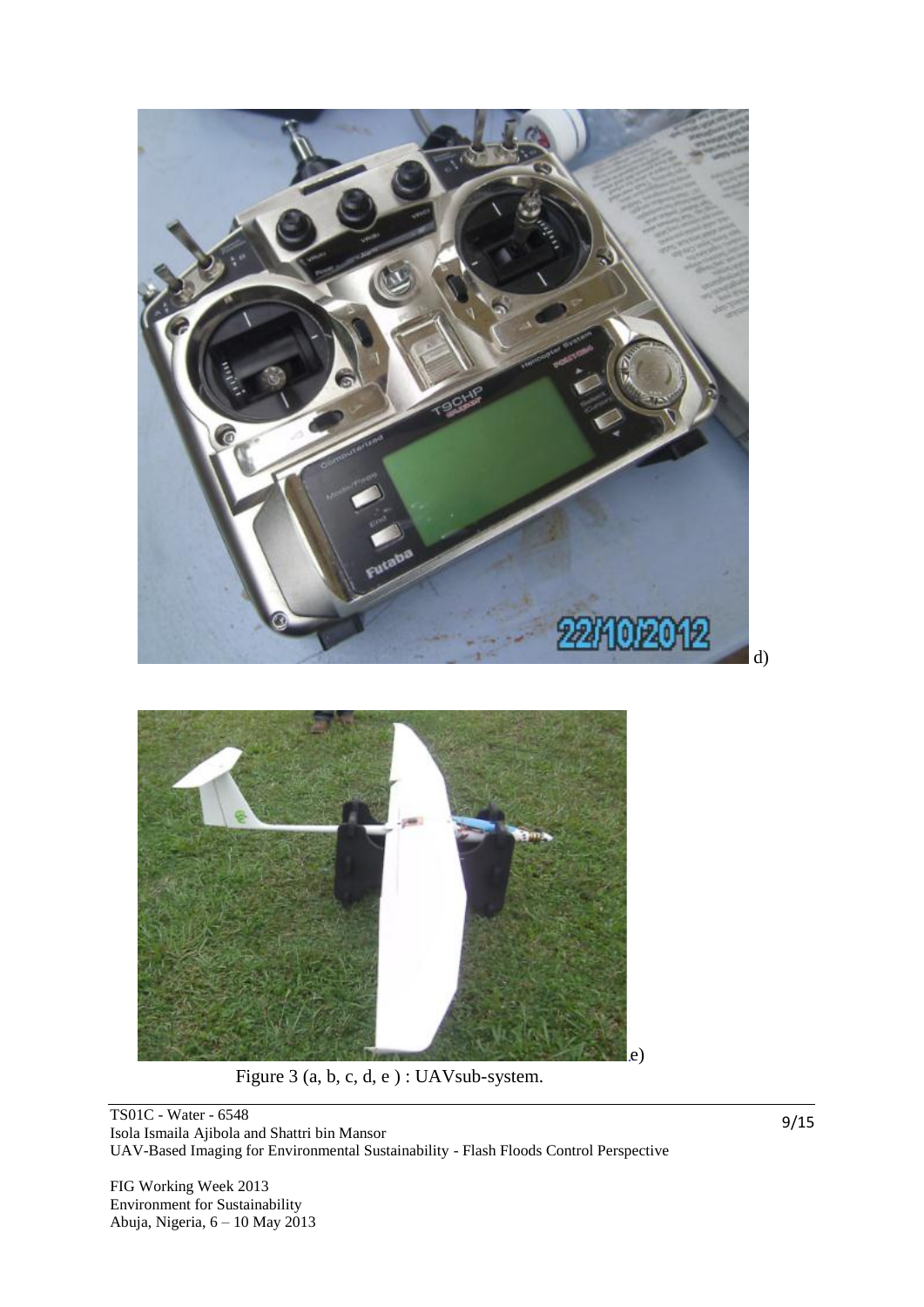Figure 3 above shows Battery, digital Camera, GPS, Ground control station, and UAV respectively, and were the equipment used for the acquisition of the images.

### 6. **IMAGE PROCESSING**

Image processing refers to the set of programs that orchestrate and manipulate data, this is required when dealing with large volume of data. The quality of the acquired images was unsatisfactory due to adverse weather, which lead to another flight mission. High profile desk top hardware configurations such as windows 7, 8GB RAM, 1-5-2500 CPU at 3.30GHZ needed due to the nature of UAV's images The generic workflow of image processing involves: block definition, aerial triangulation, elevation model, orthophoto mosaic and stereo mapping, and performed using Agisoft Professional software. ArcMap10 software used to obtain aspect slope, slope map, and contour map with barriers from digital surface model. Although, it also requires human interventions in the area of selecting camera parameter such as pixel size, focal length and principal points coordinates. The camera needs to be calibrated either before or after the flight mission. In this case, the Camera calibration obtained before the flight mission. Ground control points were established for projecting the result into local coordinate system using (RTK-GPS). To rectify images, terrain correction was applied by considering highest and lowest points so that terrain could be treated flat for better accuracy. For the conversion of the coordinates to UTM,WGS84 projection method applied.

### 7. **RESULTS**



Figure 4 orthophoto mosaic.

TS01C - Water - 6548 Isola Ismaila Ajibola and Shattri bin Mansor UAV-Based Imaging for Environmental Sustainability - Flash Floods Control Perspective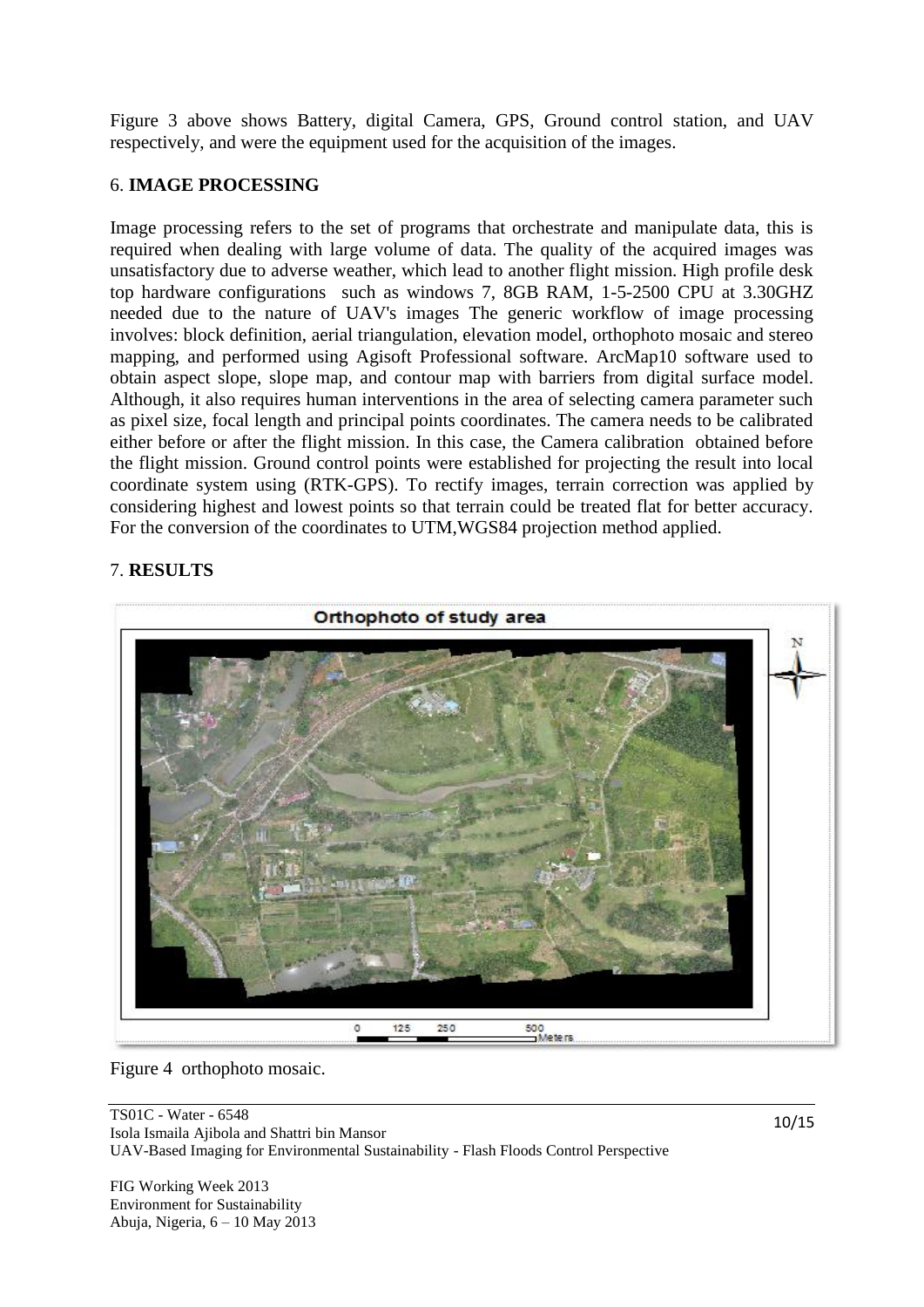

Figure 5 contour map with barriers.



Figure 6 digital surface model.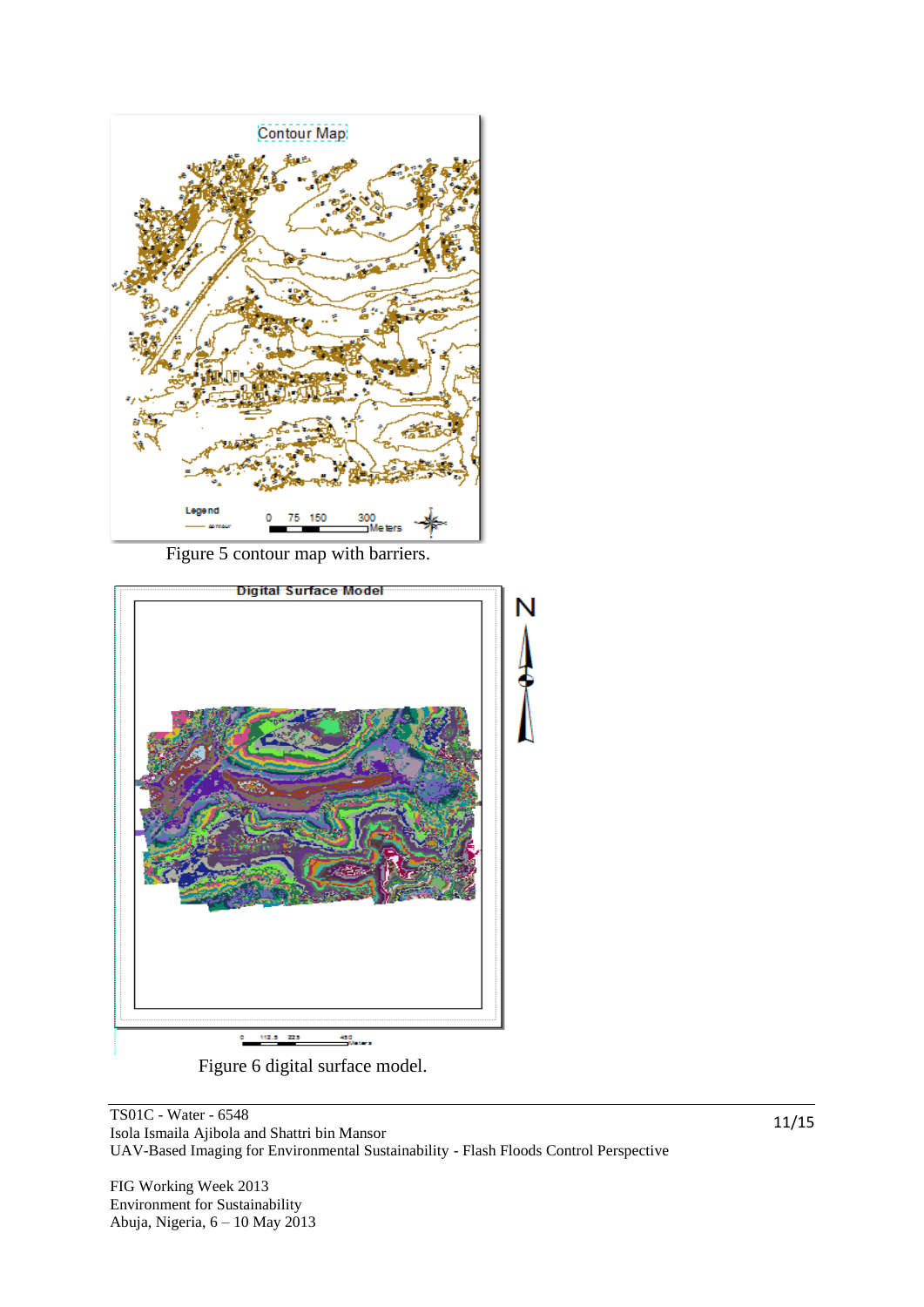

Figure 8 slope map.



TS01C - Water - 6548 Isola Ismaila Ajibola and Shattri bin Mansor UAV-Based Imaging for Environmental Sustainability - Flash Floods Control Perspective

FIG Working Week 2013 Environment for Sustainability Abuja, Nigeria, 6 – 10 May 2013 12/15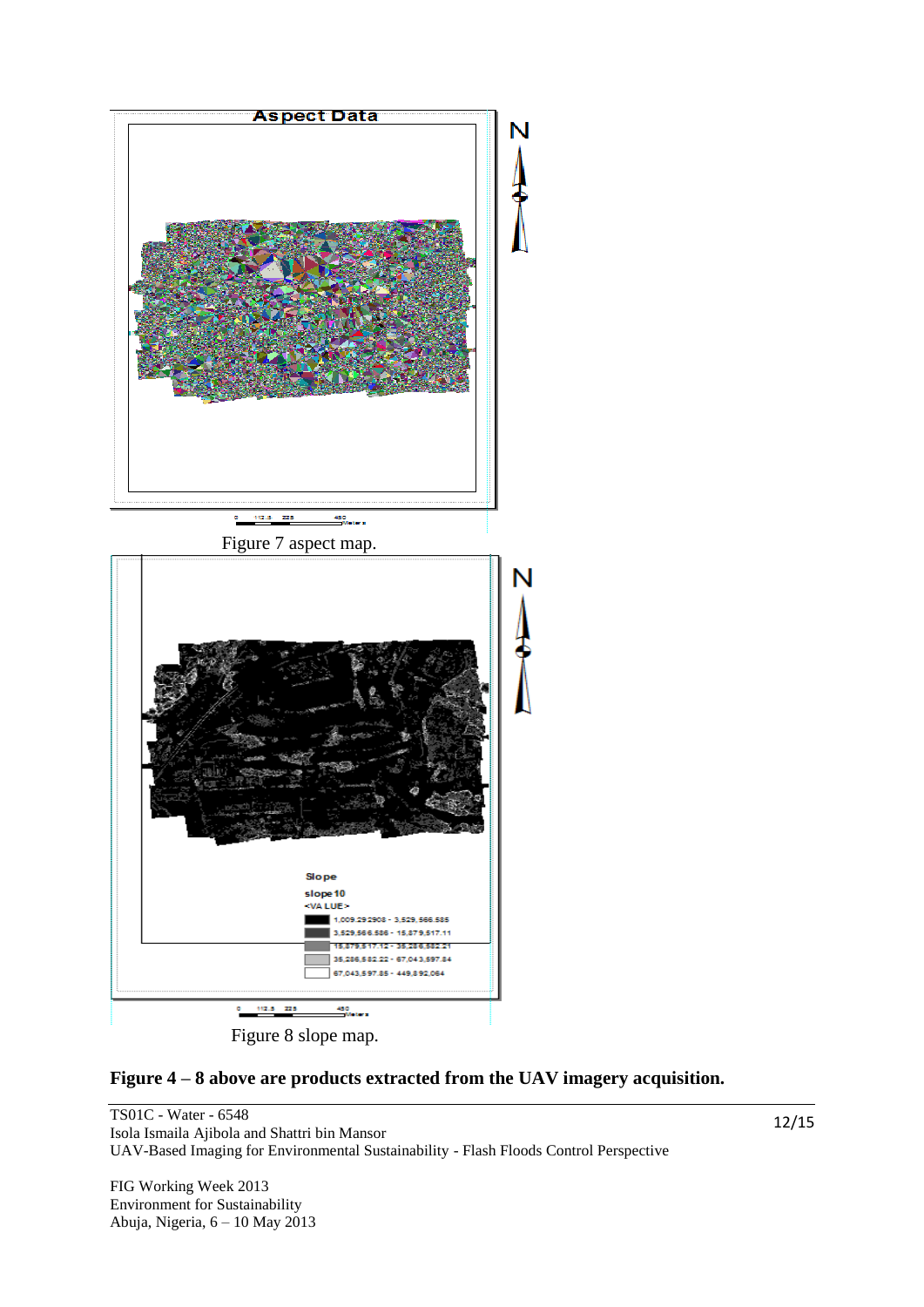### 8. **DISCUSSION AND CONCLUSION**

Digital orthophoto mosaic obtained from digital terrain model for the terrain rectification of the raw UAV"s images and can also be used as guidelines for studying risks before the occurrence of flood disaster. In a likelihood manner, damages caused by the landslide can be easily examined and zoomed to a larger extent for qualitative analysis. These are some of the useful examples of digital orthophoto mosaic.

Digital surface model offers the possibility of generating aspect data, slope map, and contour map. These are useful materials for controlling and predicting floods inundation. Evidence from contour map above indicates that the gentle slopes are the areas prone to flooding and any increase in the water level can cause serious flood disaster to the environment.

Recall that the focus of this research based on the structural aspect of "flash flood" (construction of levees, dams, embankment, reservoirs, lakes, ponds, floodwalls). Therefore, the above UAV"s products are useful materials for engineers for the construction of the structural safety floods barriers, hence justify the use of an UAV as a solution for environmental sustainability.

Obviously, UAV system is not without any challenges despite the fact that it provides several opportunities for mapping of small area, inaccessible area, mapping of the disaster area, and many more. The nature of its data required the use of complex imagery processing software. Often, the quality of images, the accuracy of the on- board GPS/IMU data, and the use of calibrated sensors speak more about the UAV"s accuracy. Therefore, the main bottleneck of UAV is about the restriction in securing flight permission which will soon be historical.

Also, UAV system often operated at lower altitude with higher resolution a feature that extinguished the use of classical methods of mapping. More research needed to improve on the orthometric height so that it can become an excellent tool for Surveyors and Engineers.

From the foregoing, it had shown that UAV as a new technology proffers striking solution for environmental sustainability due to its versatility, time saving, less expensive with better resolution when compare with optical satellite, manned aircraft, and terrestrial based platforms.

#### **ACKNOWLEDGEMENT**

The authors would like to acknowledge the efforts of the management of Universiti Putra Malaysia for providing fund for the UAVcoverage of Golf course and Faculty of Agriculture. We are grateful for joint efforts and contribution of the research team.

#### **REFERENCES**

- Adams, S., C. Friedland, M. Levitan 2010. *Unmanned Aerial Vehicle Data Acquisition for Damage Assessment in Hurricane Events*. 8th International Workshop on Remote Sensing for Disaster Management. Tokyo, Japan: 7.
- Akinyele, J.O; and R.A. Boroffice 2003. National Space Research and Development Agency, Federal Ministry of Science and Technology, Abuja, Nigeria.

Austin, R. *Unmanned Aircraft System*: Wiley, 2010.

DARPA 2007. http:// [www.darpa.mil/grandchallengeEE](http://www.darpa.mil/grandchallengeE)

TS01C - Water - 6548

Isola Ismaila Ajibola and Shattri bin Mansor

UAV-Based Imaging for Environmental Sustainability - Flash Floods Control Perspective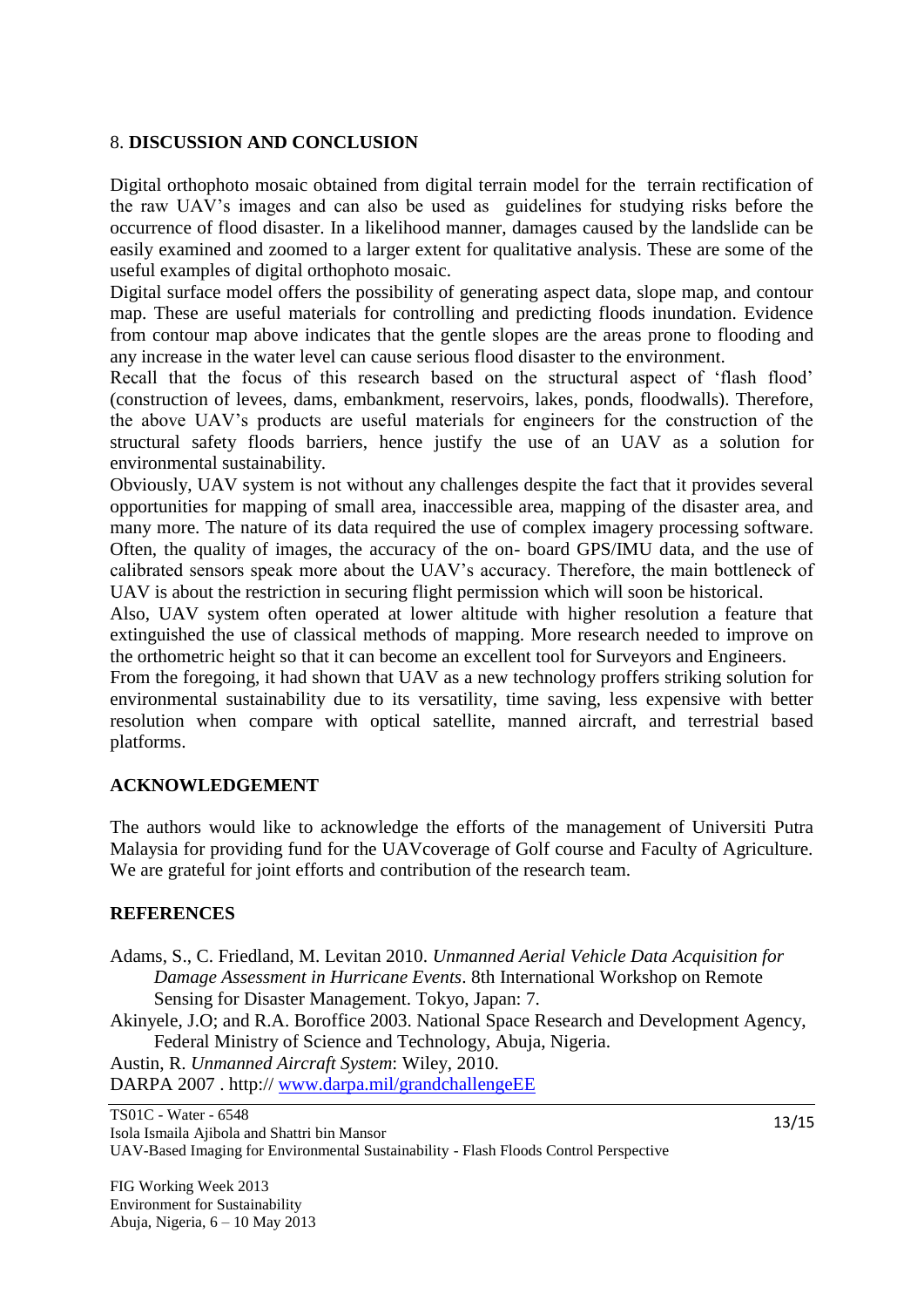- Eisenbeiss, H;2009. "*'UAV Photogrammetry''*. DISS.ETH NO. 18515, http:// ecollection.ethz.ch/eserv/eth:498/eth-498-02.pdf # search= % 22(author: henry eisenbeiss)%22
- Federal Aviation Administration FAA, 2008. *Interim Operational Approval Guidanc*e 08- 01: Unmanned Aircraft System Operations in the U.S. National Airspace System , URL: [http://www.faa.gov/aircraft /air\\_ cert/design approvals/uas/reg/medical uas\\_guidance](http://www.faa.gov/aircraft%20/air_%20cert/design%20approvals/uas/reg/medical%20uas_guidance%2008-%2001)  [08-](http://www.faa.gov/aircraft%20/air_%20cert/design%20approvals/uas/reg/medical%20uas_guidance%2008-%2001) 01. Pdf, FAA, Aviation safety unmanned Aircraft program office.
- Hodge, R.; J. Brasington; & K. Richards 2009. " In Situ Characterrization of Grain-scale Fluvial Morphology using Terrestrial Laser Scanning. " *Earth Surface Processes and Landforms.* Vol1.34 (7), 954-968.
- Lambers, K; H. Eisenbeiss, M. Sauerbier, D. Kupferschmidt, T. Gaisecker, S. Sotoodeh, and T.Hanusch 2007. Combining Photogrammetry and laser Scanning for the Recording and Modelling of the Late Intermediate period Site of Pinchango Aito,Paipa, Peru, *Journal of Archeological Science.* 34;1702-1712.
- Marzalec, J; Myllyla, R. And Lammasniemi, J; 1995. "ALED array- based range- sensor for fast three- dimensional shape measurements"". *Sensor and Actuators*. Vol. 46- 47, 501- 505.
- Nagai, M; T. Chen, R. Shibasaki, H. Kumugai, and A. Ahmed 2009. UAV –borne 3-D Mapping Sysytem by Multisesory Integration, *IEEE Transactions on Geoscience and Remote Sensing*, 47 (3): 707-708.
- Newcome, L.R; 2004. Unmanned Aviation: Abrief History of Unmanned Aerial Vehicles, Reston, VA: American Institute of Aeronautics and Astronutics, Inc.
- Nitsche, M; J.M. Turowiski; D. Rickenmann; T.K. Kohoutek 2010 " Measuring Streambed Morphology using range Imaging". River Flow 2010- Dittrich, Ko11, Aberle and Geisen hainer (eds).
- Patterson, M, C.L; and A. Bberscia (2008). Integrated Sensor Systems for UAS, Proceedings of the 23rd Bristol International Unmanned Air Vehicle Systems (UAVS) conference, 07-09 April, Bristol, United Kingdom, 13pp.
- Perry, J. H and Ryan, R. J;(2011). "Small scale unmanned aerial vehicles in environmental remote sensing: Challenges and opportunities". GISscience and Remote Sensing, 48, No1 p. 99-111.
- Rango, A.S; A.S. Laliberte, J.E. Herrick, C; Winters, and K. Havstad (2008). Development of an Operational UAV/Remote Sensing Capability for Rangeland Management, Proceedings of the 23rd Bristol *International Unmanned Air Vehicle Systems* (UAVS) Conference, 07-09 April, Bristol, United Kingdom, 9p.
- Sackos, J; B. Bradley; B. Nellums, and C. Diegert (1996). " *Emerging Versatility of a Scannerless Range Imager". Sandia National Laboratories.*
- Wolf, P.R. Element of Photogrammetry with Image Interpretation London: McGrawhill, 1983.